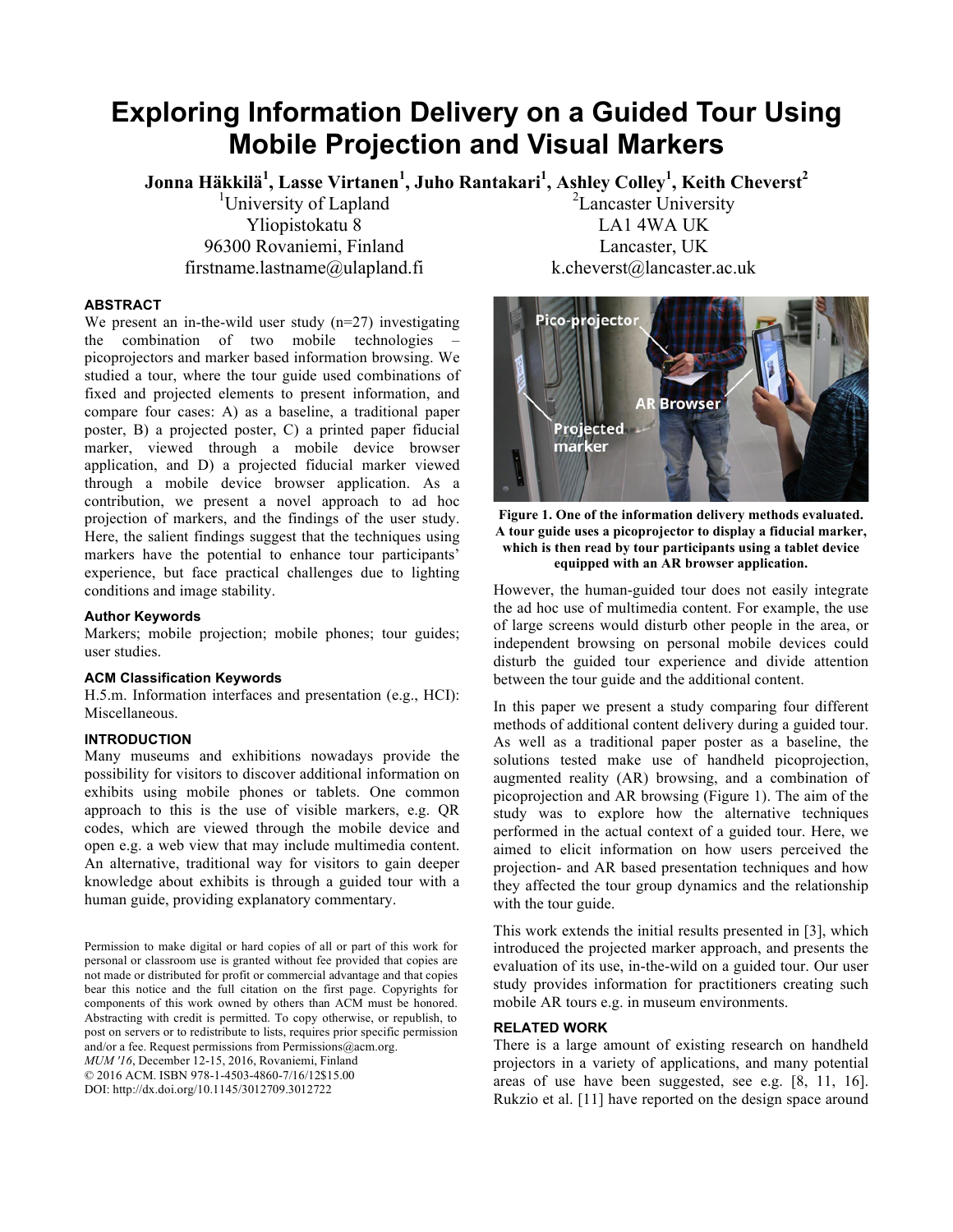personal projection, and Molyneaux et al. [8] report on studies using handheld projection both for infrastructurebased and infrastructure-less cases. Related to navigation, mobile projection has been used e.g. to augment maps [6] and to guide museum tours [13].

Visual markers such as QR codes provide visual affordance of the interaction possibilities. However, Mäkelä et al. [7] has pointed out that they give a somewhat technical impression and are not aesthetically pleasing. Augmented Reality (AR) marker based systems have been studied in the context of adding information to paper maps [3,12]. The AR based MapLens concept [9] examined augmenting a physical map to guiding groups, finding that the approach integrated the participants in the study group, improving cooperation in tasks. There have been a variety of studies on the use of QR codes in libraries and museums, e.g. [2] report on a QR code based children's game in a museum. Similarly, [5] report on the use of QR codes in outdoor learning environments. The low usage of QR codes deployed in a library environment is noted in [12]. Considering other types of physical tags, Hardy et al. report on an in-the-wild study on user customizable NFC tags [4], demonstrating the versatility of tag based approaches.

The combination of projection devices and fiducial markers to create a located information display is explored in [1], where a user could project exhibit related imagery onto the exhibit object itself. Our approach is somewhat opposite to this, in that we project the marker, which is then read by the tour audience using smartphones and tablets. This paper contributes by presenting, as far as we are aware, the first evaluation of the use of the projected marker technique on a guided tour. This differs from prior work that has e.g. reported on the use of static printed AR markers in various education oriented contexts [2,5,12].

### **CONCEPT AND COMPARATIVE USER STUDY**

### **Concept and Implementation**

In the projected markers concept, the tour guide uses a mobile phone integrated picoprojector to project a fiducial marker to a wall near an exhibit. Exhibition visitors then view the marker through their mobile phones to see multimedia content augmented on to the view. The augmented content is linked to the position and presence of the marker. The tour guide can dynamically select which marker to project, and where to project it, and hence control the content seen by the visitor group.

We implemented an AR viewer application using Unity 3D and the Vuforia AR plugin, deployed as an Android application. The fiducial markers were designed in Photoshop and optimised for recognition in low contrast conditions, i.e. when projected. As a handheld picoprojector we utilized the Samsung Galaxy Beam projector phone. The tour participants used a mixture of mobile devices to view the AR content (Samsung Galaxy Tab 4 tablets and Samsung Galaxy S5 and Motorola Moto G smartphones)

### **Comparing Information Delivery Methods**

To provide data on the relative benefits of the projected marker solution vs. other approaches applicable to the same context, we designed a comparative user study. The study included 4 different methods of providing additional information to a guided tour audience, (A) a traditional paper poster, (B) a projected poster, (C) a printed AR marker, and (D) a projected AR marker (Figure 2). The actual content in all 4 formats was identical.



**Figure. 2. Presentation techniques compared in the user study.**

The study context consisted of guided tour at a university campus for new university students. Eight different pointsof-interest (POI) were situated around the university building and content for each was created. The content at each POI consisted of a few sentences of text and a picture. Each of the four presentation techniques A-D was used at 2 of the tour POIs.

## **Study Procedure**

We recruited 27 test participants (14 male, 13 female). The participants' ages ranged from 18 to 37 years (*M*= 25, *SD* = 5.6). All the participants were students, owned a mobile phone and 26/27 owned a smartphone. Of the participants, 19 were familiar with augmented reality, but only 12 of them had used augmented reality applications or similar. Almost everyone (24/27) had used QR codes before, but only 5/27 had used mobile projectors. The participants were divided into 6 tour groups with 3-6 participants per group.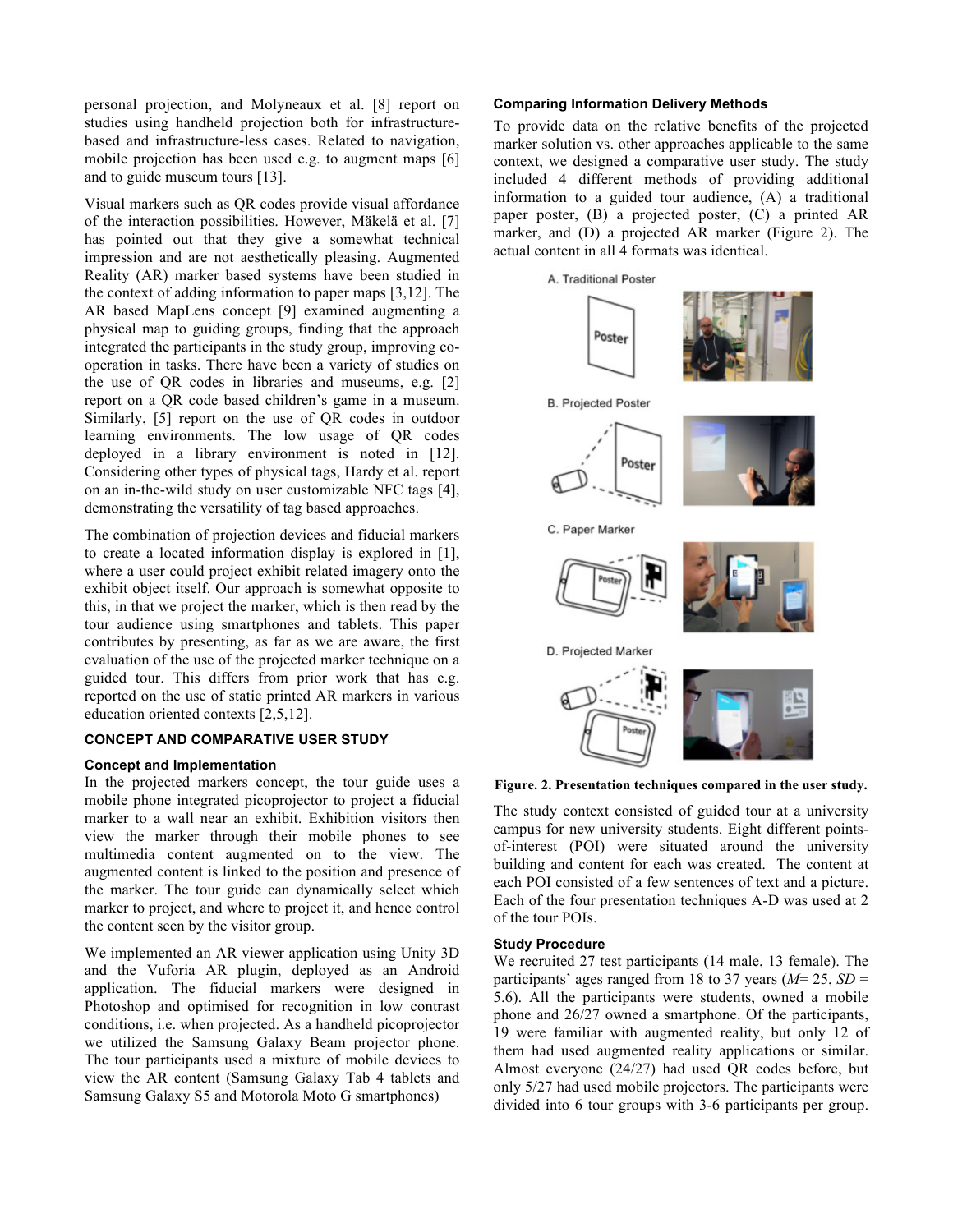All the subjects experienced 2 of each of the 4 presentation techniques. The direction in which the groups completed the tour was counterbalanced to reduce learning effects.

The study procedure consisted of filling out background questionnaire, the guided tour itself (which lasted around 30 minutes), and completing a written survey. The participants rated each of the presentation methods against five different user experience criteria on a 7-point rating scale. Participants were also asked to select their preferred method, give free comments explaining their selection and to ideate different use cases for each presentation method. A researcher observed the tour, and took notes in situ. The location of the tour POIs is illustrated in Figure 3.



**Figure 3. POI locations and types on the tour.**

## **RESULTS**

#### **Subjective Ratings**

Participants' ratings for the presentation techniques against the criteria; *fun, easy, useful, interesting* and *versatile* are shown in Figure 4. It can be noted that the novel presentation techniques were considered more fun and interesting, compared to the traditional paper poster. However, in terms of ease of use (easy), the paper poster was ranked highest. The paper marker solution (C) also scored somewhat higher in terms of its ease of use than the techniques involving projection (B & D), with 74% of participants ranking it on the positive side. When asked to select their preferred presentation solution 41% selected the paper marker solution, 30% the paper poster, 19% the projected marker and 10% the projected poster.

#### **Qualitative Feedback**

The test participants' qualitative comments were analysed using an open coding approach. One researcher defined concept categories and a second researcher then mapped the comments to the defined categories (Table 1). The paper poster (A) received many positive comments regarding its availability i.e. that it did not require any special technology to view it. In this respect a participant commented: *"This [paper poster] doesn't require a separate device to read the information and doesn't need any power. Posters are clear and easily accessible"* (#14).

On the other hand, participants commented that the paper poster presentation required a big physical space and that paper as a material was not seen as ecological compared to other presentation approaches. Clearly participants identified the paper format to be less adaptable than the other formats, receiving 5 negative comments in this respect vs. other formats which each received at least 9 positive comments relating to their adaptability. The attractiveness of paper posters was also commented negatively. Interestingly, one participant commenting that there are issues of 'display blindness' [11] also with paper posters, *"Boring, and you might miss it if there's a lot of another information around."* (#27).



**Figure 4. Ratings for each of the presentation formats on a 7 point rating scale. A = paper poster, B = projected poster, C = paper marker, D = projected marker. Percentages refer to the number of responses on negative side, neutral and on positive side respectively.**

The projected poster (B) was considered as adaptable, and received positive comments about its immateriality and mobility. One participant noting, *"It's mobile, versatile and inspiring. It can be used in many situations and different places"* (#2). Also, it was seen as benefit that there was no need for the information to be in a fixed location, or for it to be visible all the time. Example comments being, *"There's*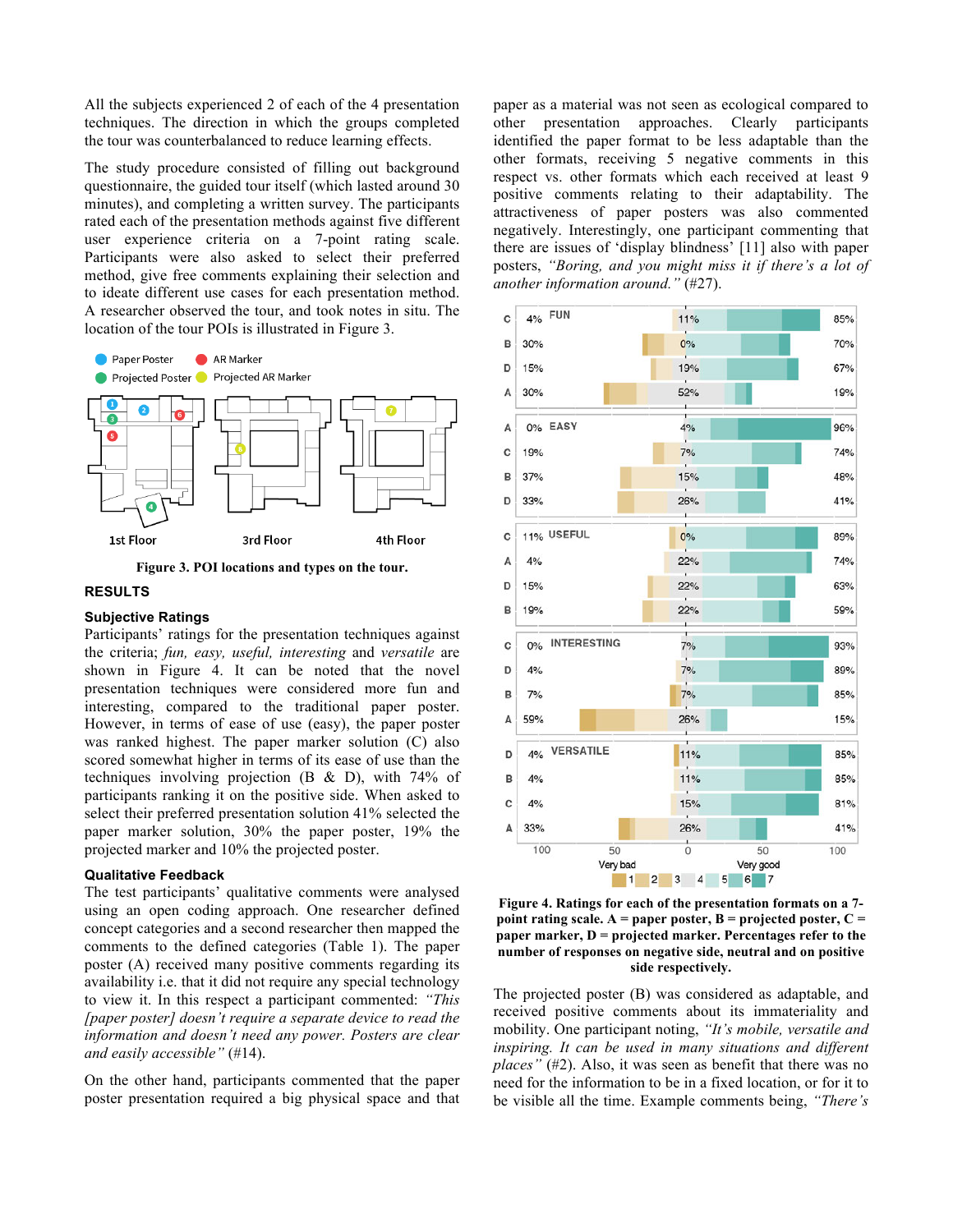*no need for paper and you can project poster to any flat surface"* (#7) and *"No need to have all kinds of papers around, and you can see the information only when needed"* (#16). However, there were many negative comments about the perceived reliability of the projected poster solution. Issues here related to the reliability of the projector itself and visibility problems in a brightly lit environment, *"If someone switches the light on in the room, it's hard to see information"* (#22).

| Category              | Paper<br>Poster<br>(A) | <b>Poster</b><br>(B) | <b>Projected Paper AR</b><br>Marker<br>(C) | Projected<br><b>AR Marker</b><br>(D) |
|-----------------------|------------------------|----------------------|--------------------------------------------|--------------------------------------|
| <b>Attractiveness</b> | $+2/ -8$               | $+5/ -4$             | $+10/ -6$                                  | $+11/ -5$                            |
| <b>Reliability</b>    | $+8/ -8$               | $-19$                | $+4/ -12$                                  | $+2/ -15$                            |
| <b>Availability</b>   | $+36/ -10$             | $+19/ -12$           | $+12/ -16$                                 | $+8/ -18$                            |
| <b>Adaptability</b>   | -5                     | $+9$                 | $+9/ -1$                                   | $+12$                                |
| <b>Novelty</b>        | -6                     | $+1/ -1$             | $+3$                                       |                                      |
| Uncategorized         |                        | $\mathcal{D}$        | 2                                          |                                      |

## **Table 1. Open coding based analysis of participants' comments during and after the tour. Positive numbers (+) indicate positive remarks, negative numbers represent negative remarks.**

The paper marker based presentation format (C) was praised for its small need of physical space, accounting for positive comments in the categories of *attractiveness* and *availability*. Participants commenting e.g., *"It takes only little space and is practical"* (#6). Participants also liked the possibility to update the content i.e. its *adaptability* Participant #1 commenting, *"The information requires just a little physical space and you can add other media as necessary"*. Similarly with the projector solution, negative comments were related to the requirement for electronic hardware, accounting for many negative comments in the categories of *reliability* and *availability,"[It] requires a special electronic device to work and not all will have it"*  $(#14).$ 

The projected marker solution (D) was also seen to suffer from its need for technology, some participants considering it complex, *"It requires two devices. It's not very tempting"* (#26). It was considered positive that there was no need for any visible markings on the environment at all, increasing its *attractiveness*. In this respect participants commented, *"This might work on tours and in bigger presentations as there is no need to attach information to the wall"* (#17), and "*No pointless papers on the wall anymore"* (#3), "Y*ou can show information when needed. You can also control when that information is available and when isn't"* (#10). Additional problems highlighted with the *reliability* of the projected marker solution related to disruptions caused by users and environmental conditions for example shaky hands or a brightly lit environment: *"The devices are shaking so the picture is shaking."* (#6).

Focusing on the guided tour use case, many participants commented that the projected markers solution would be useful in guiding group situations. Specifically, museums or other historical locations were mentioned as applications. Here, it was noted by participants that the solution created the strongest link between the guide and audience and also supported cohesion between the tour audience.

# **DISCUSSION**

From a purely functional viewpoint the traditional paper poster was clearly considered as the easiest solution, with highest availability, by the test participants. The remaining solutions were ranked approximately equally in terms of ease of use. However, considering more experiental aspects, the paper poster was seen as less fun and less interesting. In comparison both of the marker-based solution were rated strongly in terms of fun and interest, and they were commented to be attractive. The main limitation of the projector-based solutions was that the luminance of the handheld projector made it impossible to use the solutions in direct sunlight. The stability of the both the projector solutions was also challenging, and this was doubly so in the case of the projected marker case, where two parties contributed to the physical instability.

In terms of versatility the paper poster was considered limited, the projected poster and the two marker based solutions being considered as more versatile. Interestingly, some comments related to the paper poster concerned sustainability aspects, i.e. that it was using natural resources and would need to be thrown away and replaced if the content changed. The possibility to project markers in a variety of positions was seen as beneficial to allow flexibility to cope with different group sizes, and create a more intimate experience when the group contained fewer members.

We acknowledge that our work is limited by its single context and the limited number of test participants. However, as it was carried out in an authentic context, we believe our findings have validity for application to other environments and contexts.

## **CONCLUSION**

We conducted an in-the-wild user study  $(n=27)$  comparing methods to provide additional multimedia content to guided tour participants. Four methods were compared, a paper poster, a projected poster and printed and projected fiducial markers viewed through a mobile device AR browser. Overall, the paper fiducial marker based solution was preferred with 41% of participants selecting it as their preferred solution. The projected markers technique was considered to have potential to enhance the tour participants' experience, but would face challenges due to lighting conditions and image stability.

## **ACKNOWLEDGEMENTS**

This research has been supported by a grant from Tekes – the Finnish Funding Agency for Innovation as part of The Naked Approach - A World without Gadgets programme.